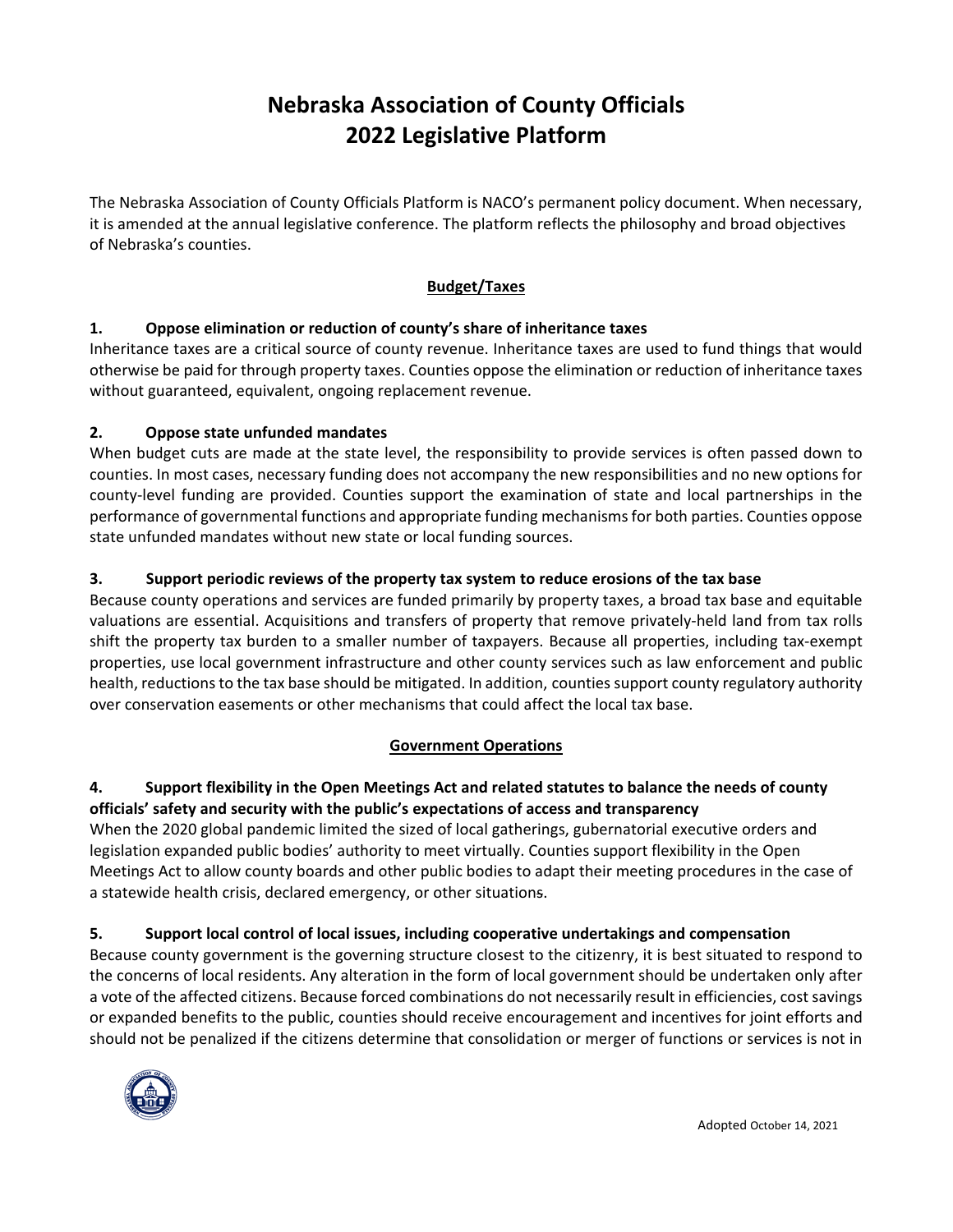the best interest of the county. Furthermore, county officials, not state or federal agencies, should determine minimum levels of county employee compensation.

## **6. Support reviews of state statutes pertaining to county offices**

Rapidly changing technology and shifting work flows require counties to develop and support new methods for serving constituents. Periodic reviews of state statutes to remove antiquated language and enact authority for best practices are necessary to allow county government to function efficiently and effectively.

## **7. Oppose increasing the financial exposure of counties under the Political Subdivisions Tort Claims Act**

Legislation is introduced regularly that would increase the dollar amounts of county liability for tort claims. Compared to other states, Nebraska law already provides for the recovery of exceptionally generous amounts from local governments. Counties oppose increasing the financial exposure of counties through modifications to the Political Subdivisions Tort Claims Act.

## **8. Support consideration of county interests in water resources**

State and local policies for ground and surface water need to provide flexibility for continued development of appropriate water resource programs taking into consideration hydrology, existing water rights, potential development, interstate compact obligations and the public interest. Before significant actions are taken, a review of all the relevant scientific and socioeconomic implications of such action should be made and affected counties consulted.

## **Roads/Highway Trust**

## **9. Support continued or increased county road funding**

Quality roads are essential to Nebraska. Recent legislative actions have created the Transportation Infrastructure Bank to provide matching funds to accelerate the repair and replacement of deficient bridges on the county road system by using innovations such as bundling similar projects. Additional funds for roads and bridges are being generated by a phased‐in fuel tax increase and the Build Nebraska Act's sales tax. Counties support the allocation of these funds through the Highway Trust Fund formula and other mechanisms specific to the funding source. Counties encourage continued examination of alternative road funding sources.

## **10. Support retention of full county authority over county roads and county rights‐of‐way including the local determination of best public uses**

Counties own and hold easements on substantial amounts of rights‐of‐way. These are valuable county real estate assets that are held in trust by counties to benefit the local community. State law should recognize the authority of counties to protect the public investment, to balance competing demands on this public resource, and to require fair and reasonable compensation from users of the public right‐of‐way. Because disruption to roads, businesses, and agriculture can have a negative impact on public safety and industry, counties should have control over allocation of the county rights-of-way and be able to ensure that there is neither disruption to other "tenants" or transportation nor any diminution of the useful life of the right‐of‐way. Counties should have the right to analyze the legal, financial, and technical qualifications of any provider wanting to use the county right‐of‐way and should have the right to regulate access to rights‐of‐way.

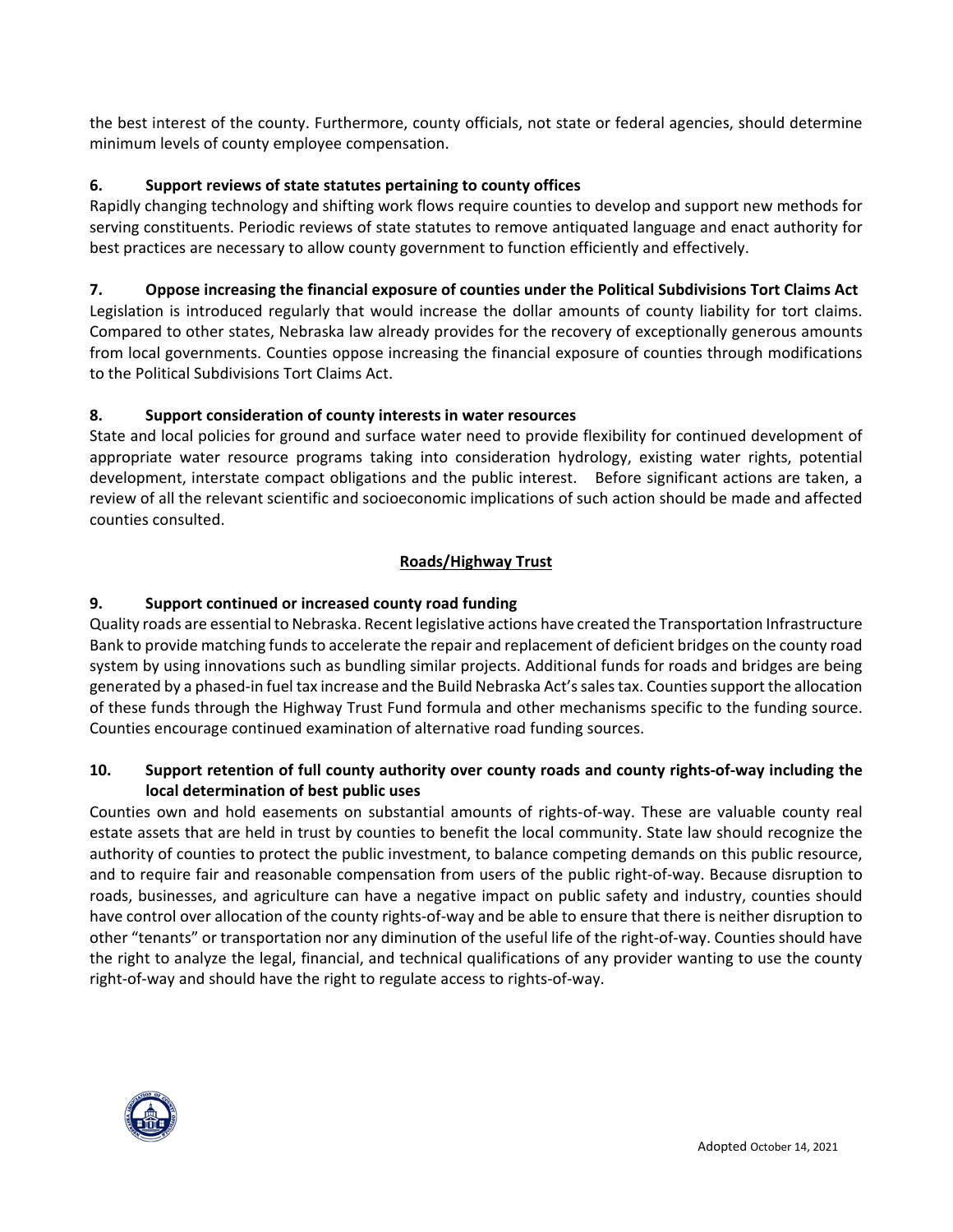## **Corrections/Courts**

## **11. Support continued or increased state assistance for indigent defense and the Public Advocacy Commission**

The Public Advocacy Commission was created in 1995 to provide relief to property taxpayers by providing state assistance to counties for indigent defense in first-degree murder trials and serious felonies. The role of the Commission has since expanded to include a violent crime and drug defense division and an appellate division. Counties support continued or increased state assistance for indigent defense and the functions of the Public Advocacy Commission.

#### **12. Support funding alternatives for inmate mental health, substance abuse, and health care costs**

Although Nebraska law authorizes counties and health care providers to seek reimbursement from insurance companies, federal programs and other sources, it is rare for counties to receive any outside payments for inmate medical costs. Some counties purchase specialized insurance to help cover the costs of catastrophic health care needs of inmates. Some states authorize prisoner co-payments for medical care. Regardless of the payor, the due process clause of the U.S. Constitution prohibits the denial of health care to prisoners on the grounds of cost. Counties support efforts to reduce costs to counties for inmate health care and encourages finding alternative means to help fund the costs for inmate mental health, substance abuse, and health care.

## **13. Support the expansion of programs for juvenile offenders and provide a continuum of services**

Home detention, diversion, electronic monitoring, day reporting, drug courts, and community service programs cost substantially less than secure detention for juveniles. Additionally, programs such as these can be effective in changing delinquent behavior of juveniles. These options, as well as intervention and prevention efforts, should be expanded as community plans are developed and juvenile justice needs are identified. While secure detention is an essential aspect of a continuum of service for juvenile justice, adequately-funded communitybased programs and services should be provided to divert juveniles from the juvenile justice system, reduce the population of juveniles in juvenile detention and secure confinement, and assist in transitioning juveniles from out of home placements. Placement and commitment of juvenile resources are necessary to address juvenile justice matters, including coordination for providing services and programs with other state and local stakeholders. A juvenile should not be detained in secure detention unless detention or placement is a matter of immediate and urgent necessity for the protection of the juvenile or the person or property of another or if it appears that the juvenile is likely to flee the jurisdiction of the court.

#### **Zoning**

# **14. Support objective analysis for planning and zoning**

Local governments have been granted the authority to control development of land and property within their jurisdictions. Because land use changes can affect the livelihood and quality of life of county residents, county boards must sort through fact and emotion as they make decisions related to county zoning. Counties support the use of objective factors, such as scientific study and economic development analyses, in making local land use decisions.

# **Health and Human Services**

**15. Counties urge local, state and federal government agencies to be responsible partners in providing adequate and equitable health and human services** 

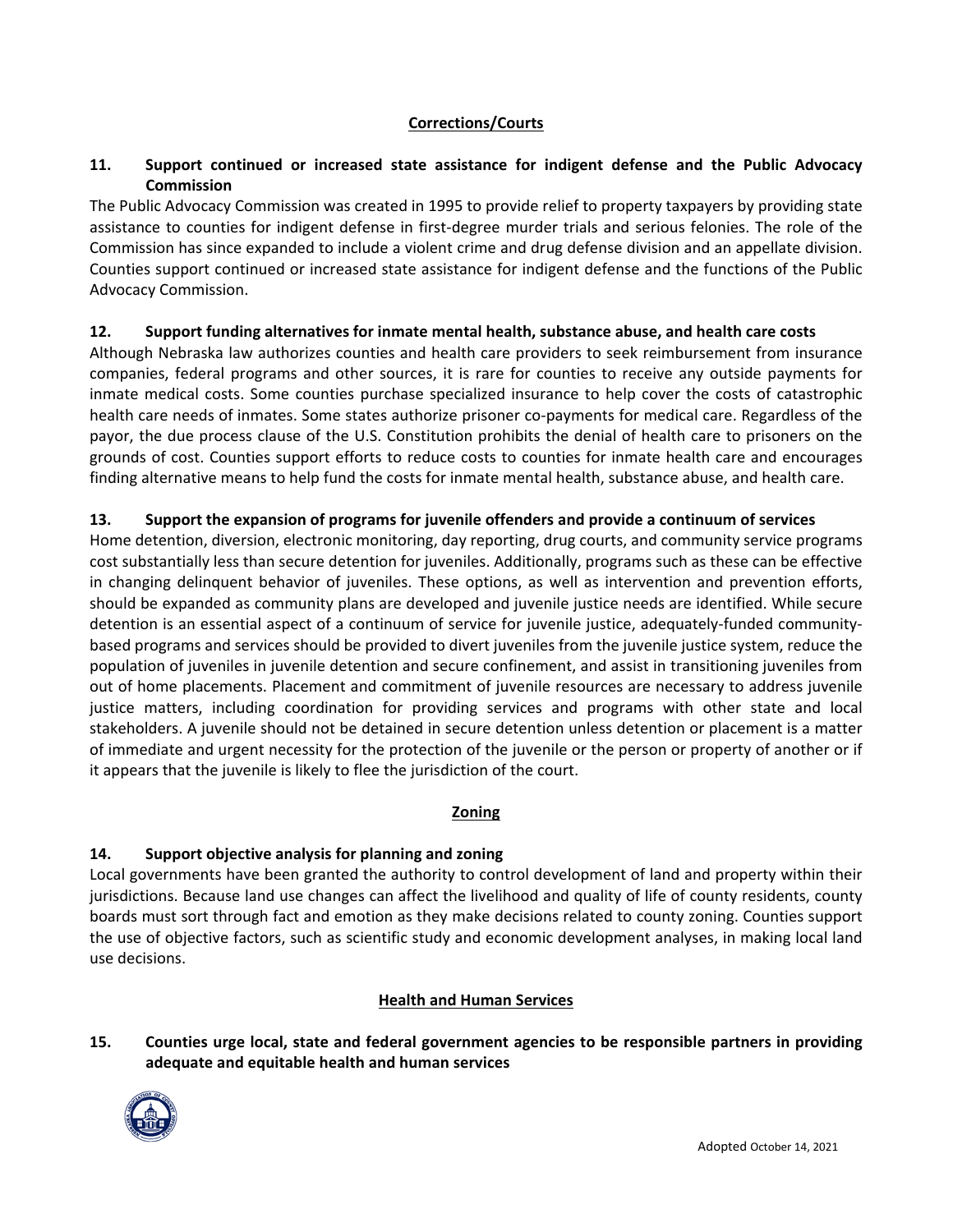County health departments serve as a vital source of information, coordinate resources, and implement practices during public health crises. Counties support continued authority for county health departments to implement directed health measurers in consultation with county boards when necessary.

#### **Motor Vehicles**

#### **16. Support efforts to increase legal documentation of motor vehicles**

For more than 25 years, counties and the Department of Motor Vehicles have been developing methods to increase motor vehicle sales tax collections, prevent uninsured and underinsured motorists, decrease the number of unlicensed drivers, and prevent title jumping. Counties support continued enforcement efforts toward legal documentation of motor vehicles.

#### **Elections**

## **17. Support federal and state reimbursement to counties for the expense of conducting federal and state elections**

Cities, schools and other local entities that place issues on the ballot help pay for elections through a formula based upon their share of the cost of printing the ballots. Counties support reimbursement from the state or federal government for constitutional amendments placed on the ballot by the Nebraska Legislature or U.S. Congress. Counties support adequate state and federal funding to fulfill the requirements of the Help America Vote Act (HAVA). Counties oppose legislation that would impose specific requirements regarding equipment, procedures, and personnel responsibilities that would significantly increase the costs for counties of administering elections.

#### **Weed Control**

# **18. Support incentives to strengthen county weed control authorities and fully fund the state's noxious weed control and riparian invasive species programs**

Cooperation between the Nebraska Department of Agriculture's noxious weed program and county weed control programs is essential to maintaining strong weed management efforts in the state. Sustainable, stable funding for invasive plant management in riparian areas is essential to increase flow conveyance, increase wildlife habitat, and increase water available for human uses. Counties support the Legislature's appropriation of funds for noxious weed control and continued joint efforts to develop ongoing funding sources to meet these needs.

#### **Marijuana/Hemp**

#### **19. Support continued and increased distribution of drug funds to counties**

Marijuana and other controlled substances are subject to taxation in Nebraska. A portion of the taxes are credited to counties for drug law enforcement and education. When marijuana was legalized in some other states, state tax revenues increased. Costs for law enforcement, jails, public health, and social programs provided by local government also increased. Nebraska counties support continued and increased funding from drug taxes or other dedicated mechanisms to offset additional costs for counties to provide law enforcement, jails, public health, and social programs. Counties do not have a position on the legalization of marijuana or growing industrial hemp.